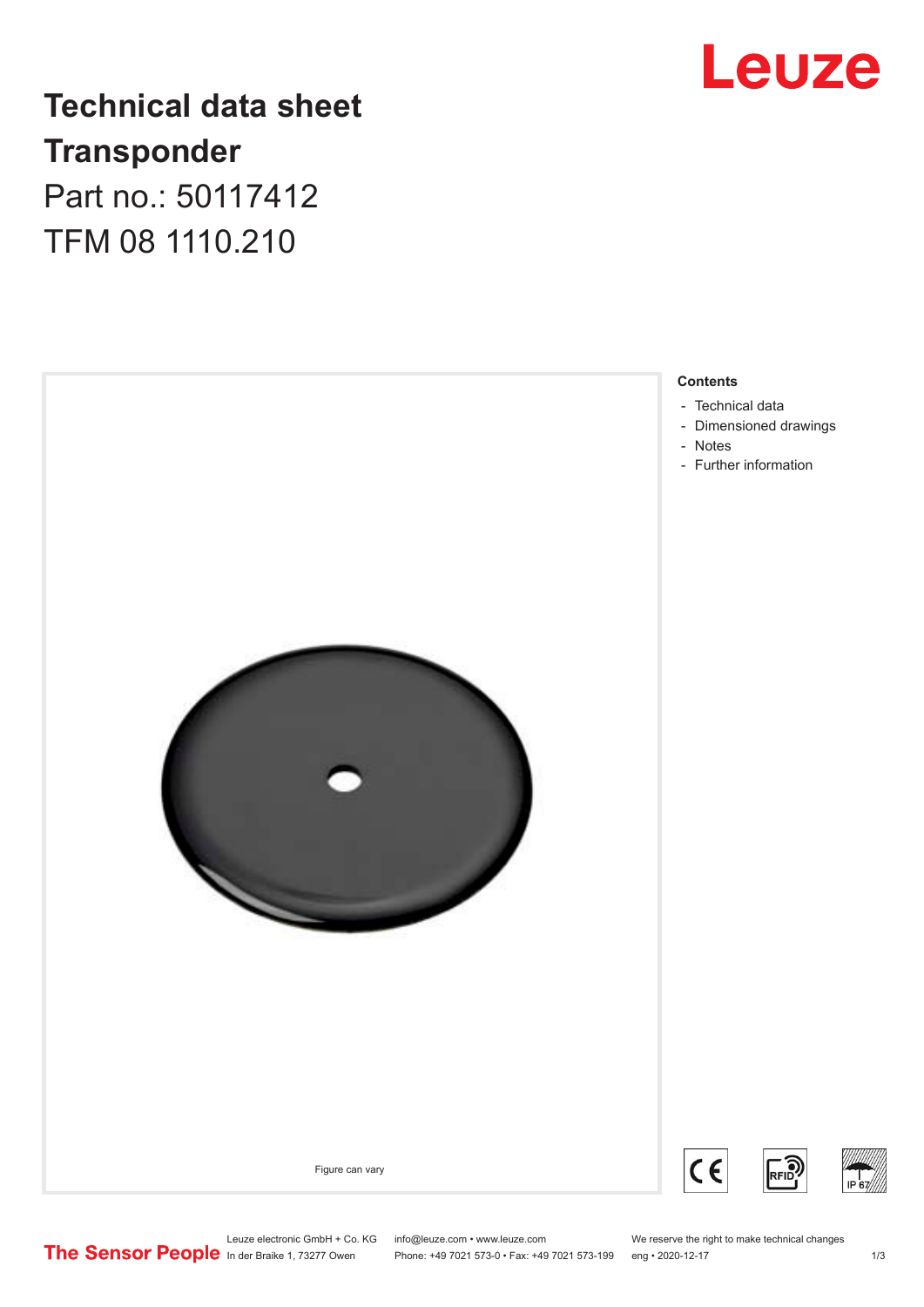## <span id="page-1-0"></span>**Technical data**

# Leuze

#### **Basic data**

| <b>Series</b>       | <b>TFM</b> |
|---------------------|------------|
| <b>Suitable for</b> | <b>RFM</b> |
| Chip                | I-CodeSLI  |

#### **Electrical data**

| Performance data         |                 |  |
|--------------------------|-----------------|--|
| <b>Memory access</b>     | Read/Write      |  |
| <b>Memory size</b>       | 28 B            |  |
| <b>Memory block</b>      | 112 $Piece(s)$  |  |
| <b>Memory block size</b> | 4 B             |  |
| Storage time             | $50 \text{ ms}$ |  |
|                          |                 |  |

#### **Certifications**

**Standards applied** ISO 15693

#### **Mechanical data**

| Design                  | <b>Disc</b> |
|-------------------------|-------------|
| <b>Thickness</b>        | 3 mm        |
| Outer diameter          | 85 mm       |
| Inner diameter          | 4 mm        |
| <b>Housing material</b> | Plastic     |
| <b>Plastic housing</b>  | <b>PC</b>   |
| Net weight              | 20q         |

| Ambient temperature, operation | $-20$ 75 °C  |
|--------------------------------|--------------|
| Ambient temperature, storage   | $-30$ 120 °C |
|                                |              |
| <b>Certifications</b>          |              |
| Degree of protection           | IP 67        |
|                                |              |
| <b>Classification</b>          |              |
| <b>Customs tariff number</b>   | 85235200     |
| eCl@ss $5.1.4$                 | 27289200     |
| eCl@ss 8.0                     | 27289290     |
| eCl@ss 9.0                     | 27280402     |
| eCl@ss 10.0                    | 27280402     |
| eCl@ss 11.0                    | 27280402     |
| <b>ETIM 5.0</b>                | EC002498     |
| <b>ETIM 6.0</b>                | EC002996     |
| <b>ETIM 7.0</b>                | EC002996     |

**Environmental data**

## **Dimensioned drawings**

All dimensions in millimeters



### **Notes**

| <b>Observe intended use!</b>                                                                                                                                                                                                  |
|-------------------------------------------------------------------------------------------------------------------------------------------------------------------------------------------------------------------------------|
| $\%$ This product is not a safety sensor and is not intended as personnel protection.<br>$\%$ The product may only be put into operation by competent persons.<br>♦ Only use the product in accordance with its intended use. |